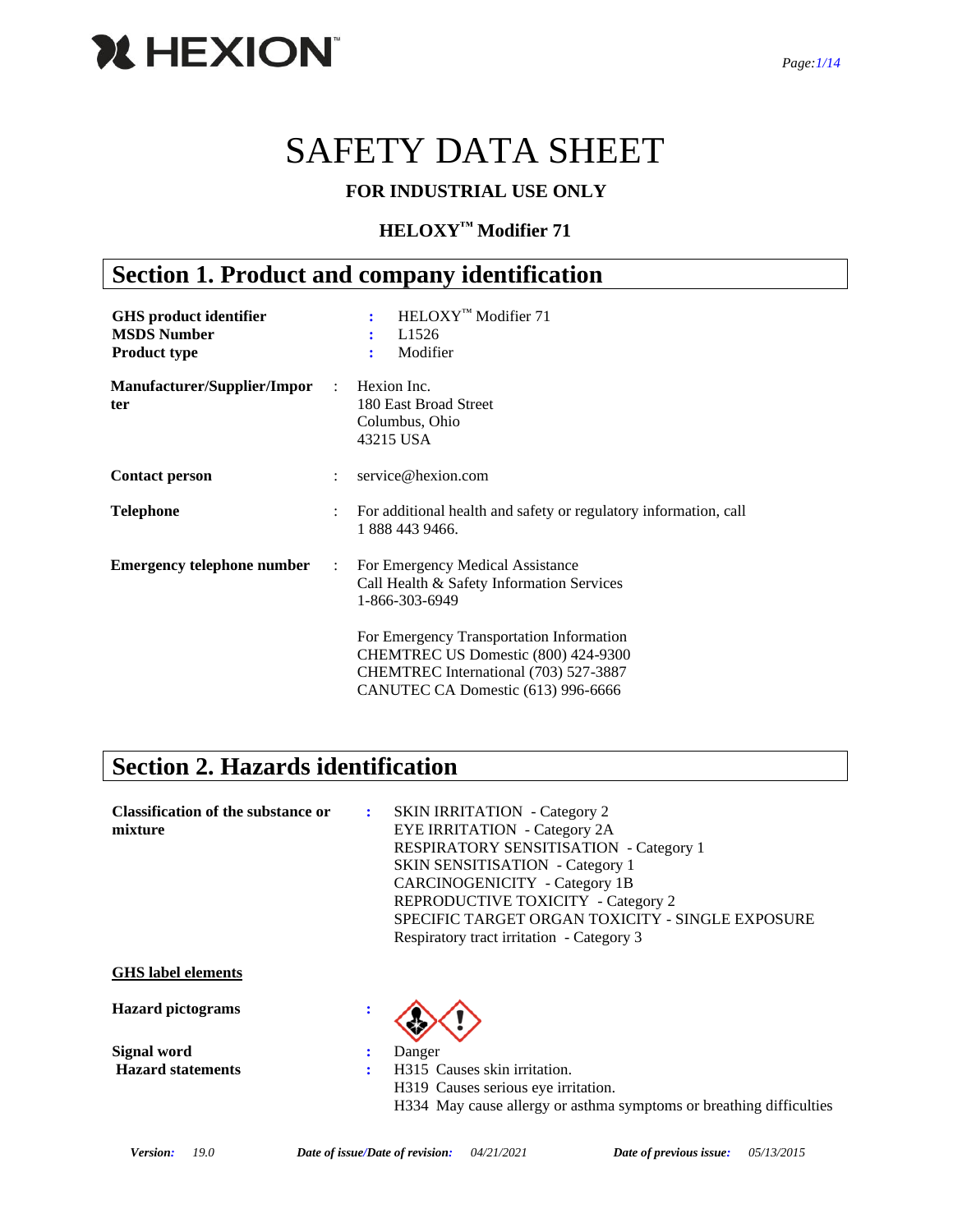|                                                        |                | if inhaled.<br>H317 May cause an allergic skin reaction.<br>H350 May cause cancer.<br>H361 Suspected of damaging fertility or the unborn child.<br>H335 May cause respiratory irritation.                                                                                                                                                                                                                                                                                                                                                                                                                                                                                                                                          |
|--------------------------------------------------------|----------------|------------------------------------------------------------------------------------------------------------------------------------------------------------------------------------------------------------------------------------------------------------------------------------------------------------------------------------------------------------------------------------------------------------------------------------------------------------------------------------------------------------------------------------------------------------------------------------------------------------------------------------------------------------------------------------------------------------------------------------|
| <b>Precautionary statements</b>                        |                |                                                                                                                                                                                                                                                                                                                                                                                                                                                                                                                                                                                                                                                                                                                                    |
| <b>General</b>                                         | $\ddot{\cdot}$ | Not applicable.                                                                                                                                                                                                                                                                                                                                                                                                                                                                                                                                                                                                                                                                                                                    |
| <b>Prevention</b>                                      | $\ddot{\cdot}$ | Obtain special instructions before use.<br>Do not handle until all safety precautions have been read and<br>understood.<br>Wear protective gloves, protective clothing and eye or face protection.<br>Wear respiratory protection.<br>Use only outdoors or in a well-ventilated area.<br>Avoid breathing vapor.<br>Wash thoroughly after handling.                                                                                                                                                                                                                                                                                                                                                                                 |
| <b>Response</b>                                        | $\ddot{\cdot}$ | IF exposed or concerned:<br>Get medical advice or attention.<br><b>IF INHALED:</b><br>Remove person to fresh air and keep comfortable for breathing.<br>Call a POISON CENTER or doctor if you feel unwell.<br>If experiencing respiratory symptoms:<br>Call a POISON CENTER or doctor.<br>Take off contaminated clothing and wash it before reuse.<br>Wash contaminated clothing before reuse.<br>IF ON SKIN:<br>Wash with plenty of water.<br>If skin irritation or rash occurs:<br>Get medical advice or attention.<br>IF IN EYES:<br>Rinse cautiously with water for several minutes. Remove contact<br>lenses, if present and easy to do. Continue rinsing.<br>If eye irritation persists:<br>Get medical advice or attention. |
| <b>Storage</b>                                         | $\ddot{\cdot}$ | Store locked up.<br>Store in a well-ventilated place. Keep container tightly closed.                                                                                                                                                                                                                                                                                                                                                                                                                                                                                                                                                                                                                                               |
| <b>Disposal</b>                                        | $\ddot{\cdot}$ | Dispose of contents and container in accordance with all local,<br>regional, national and international regulations.                                                                                                                                                                                                                                                                                                                                                                                                                                                                                                                                                                                                               |
| Other hazards which do not result<br>in classification | ÷              | None known.                                                                                                                                                                                                                                                                                                                                                                                                                                                                                                                                                                                                                                                                                                                        |

## **Section 3. Composition/information on ingredients**

**Substance/mixture :** Mixture

| <b>Ingredient name</b> | % by weight | <b>CAS</b> |
|------------------------|-------------|------------|
|------------------------|-------------|------------|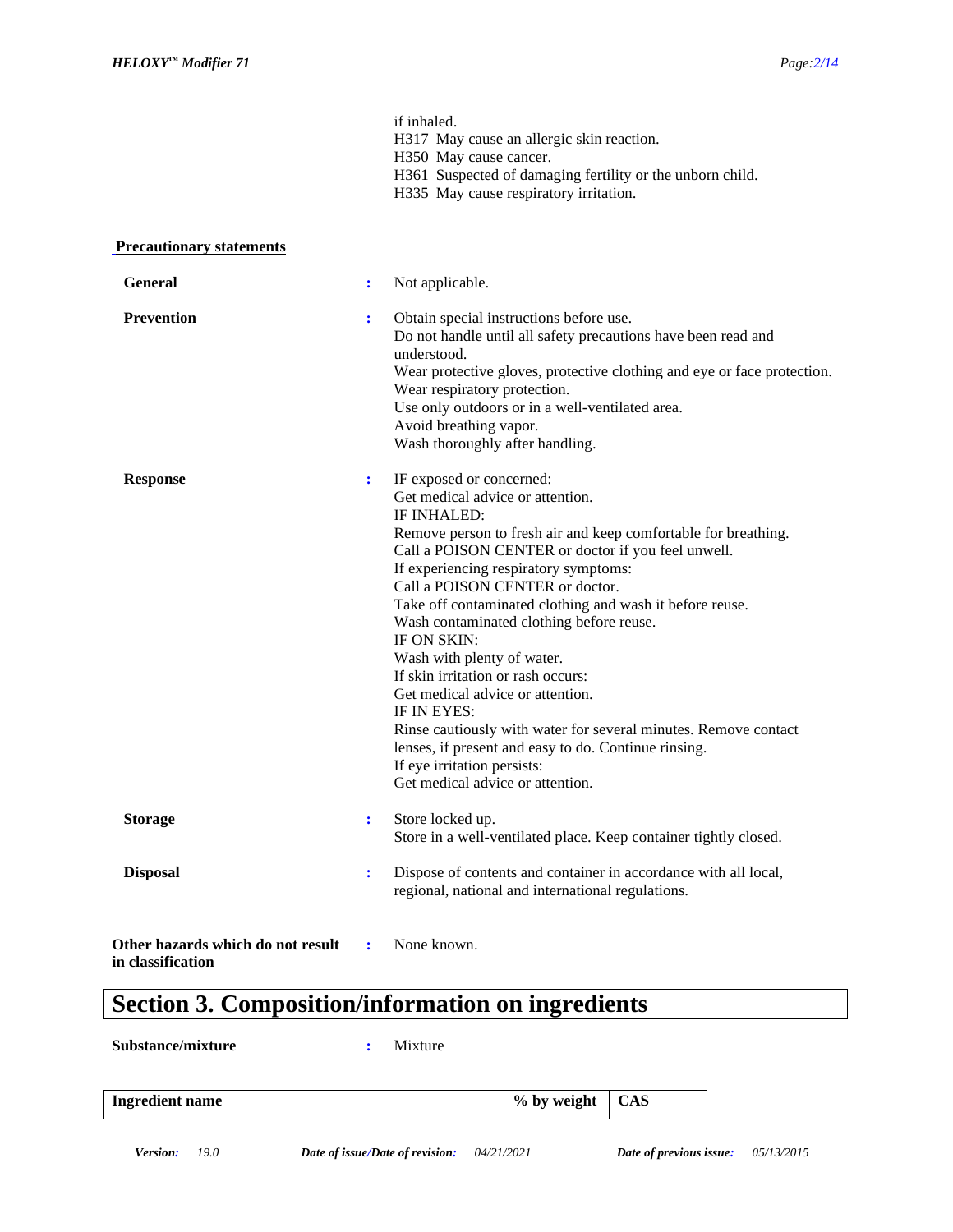|                                                                    |            | number     |
|--------------------------------------------------------------------|------------|------------|
| Fatty acids, C18-unsatd., dimers, polymers with<br>epichlorohydrin | $90 - 100$ | 68475-94-5 |
| Oxiranemethanol                                                    | $() =$     | 556-52-5   |
| Epichlorohydrin                                                    | $0 - 0.3$  | 106-89-8   |

Any concentration shown as a range is to protect confidentiality or is due to batch variation.

**There are no additional ingredients present which, within the current knowledge of the supplier and in the concentrations applicable, are classified as hazardous to health or the environment and hence require reporting in this section.**

**Occupational exposure limits, if available, are listed in Section 8.**

### **Section 4. First aid measures**

**Description of necessary first aid measures**

| <b>Eye contact</b>  | $\ddot{\cdot}$ | Immediately flush eyes with plenty of water, occasionally lifting the<br>upper and lower eyelids. Check for and remove any contact lenses.<br>Continue to rinse for at least 10 minutes. Get medical attention.                                                                                                                                                                                                                                                                                                                                                                                                                                                                                                                                                                                                 |
|---------------------|----------------|-----------------------------------------------------------------------------------------------------------------------------------------------------------------------------------------------------------------------------------------------------------------------------------------------------------------------------------------------------------------------------------------------------------------------------------------------------------------------------------------------------------------------------------------------------------------------------------------------------------------------------------------------------------------------------------------------------------------------------------------------------------------------------------------------------------------|
| <b>Inhalation</b>   | ÷              | Remove victim to fresh air and keep at rest in a position comfortable<br>for breathing. If it is suspected that fumes are still present, the rescuer<br>should wear an appropriate mask or self-contained breathing<br>apparatus. If not breathing, if breathing is irregular or if respiratory<br>arrest occurs, provide artificial respiration or oxygen by trained<br>personnel. It may be dangerous to the person providing aid to give<br>mouth-to-mouth resuscitation. Get medical attention. If necessary, call<br>a poison center or physician. If unconscious, place in recovery position<br>and get medical attention immediately. Maintain an open airway.<br>Loosen tight clothing such as a collar, tie, belt or waistband. In the<br>event of any complaints or symptoms, avoid further exposure. |
| <b>Skin contact</b> | ÷              | Wash with plenty of soap and water. Remove contaminated clothing<br>and shoes. Wash contaminated clothing thoroughly with water before<br>removing it, or wear gloves. Continue to rinse for at least 10 minutes.<br>Get medical attention. In the event of any complaints or symptoms,<br>avoid further exposure. Wash clothing before reuse. Clean shoes<br>thoroughly before reuse.                                                                                                                                                                                                                                                                                                                                                                                                                          |
| <b>Ingestion</b>    | ÷              | Wash out mouth with water. Remove dentures if any. Remove victim<br>to fresh air and keep at rest in a position comfortable for breathing. If<br>material has been swallowed and the exposed person is conscious, give<br>small quantities of water to drink. Stop if the exposed person feels sick<br>as vomiting may be dangerous. Do not induce vomiting unless directed<br>to do so by medical personnel. If vomiting occurs, the head should be<br>kept low so that vomit does not enter the lungs. Get medical attention.<br>Never give anything by mouth to an unconscious person. If<br>unconscious, place in recovery position and get medical attention<br>immediately. Maintain an open airway. Loosen tight clothing such as a<br>collar, tie, belt or waistband.                                   |

#### **Indication of immediate medical attention and special treatment needed, if necessary**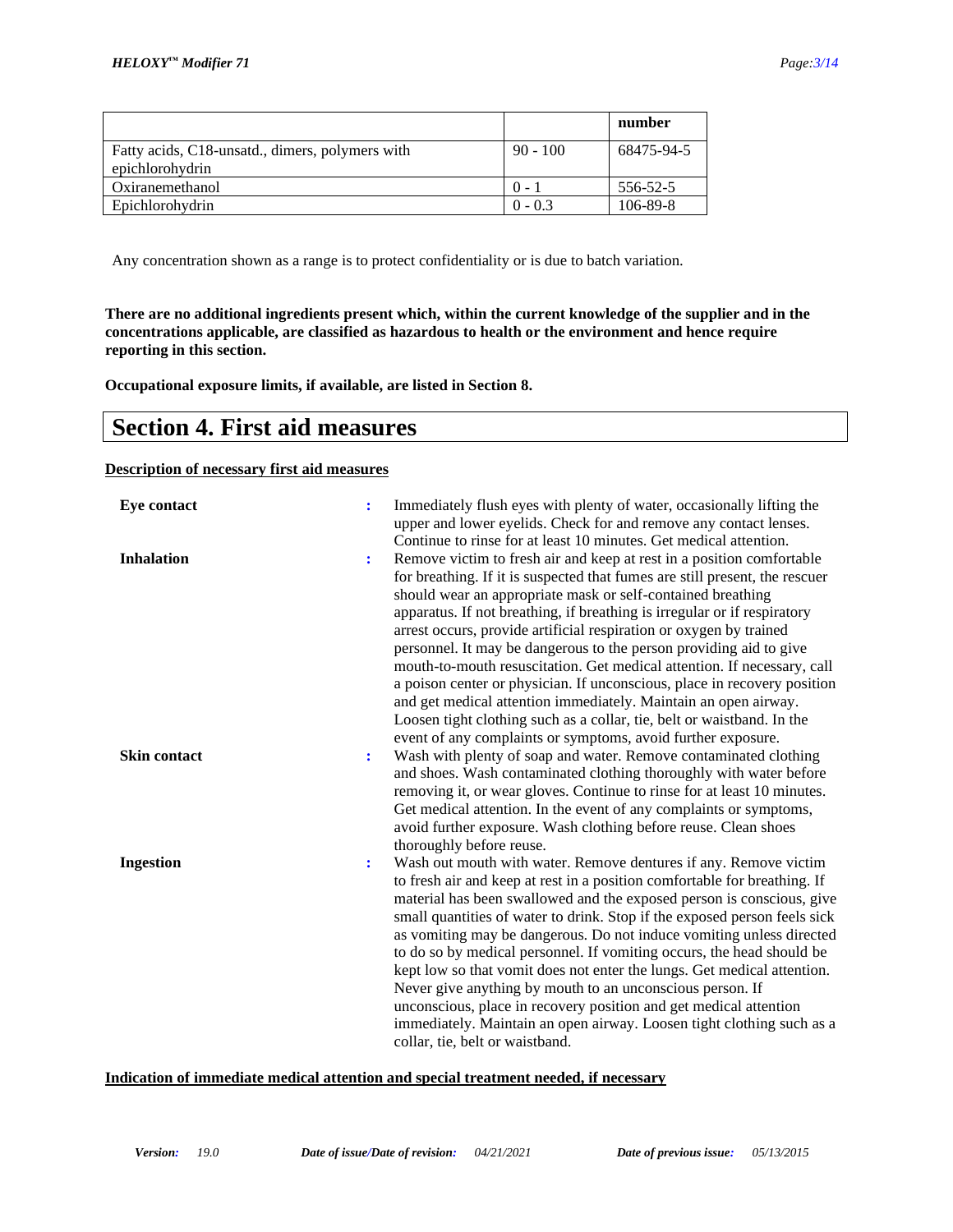| Notes to physician                |   | Treat symptomatically. Contact poison treatment specialist              |
|-----------------------------------|---|-------------------------------------------------------------------------|
|                                   |   | immediately if large quantities have been ingested or inhaled.          |
| <b>Specific treatments</b>        |   | No specific treatment.                                                  |
| Protection of first aid personnel | ÷ | No action shall be taken involving any personal risk or without         |
|                                   |   | suitable training. If it is suspected that fumes are still present, the |
|                                   |   | rescuer should wear an appropriate mask or self-contained breathing     |
|                                   |   | apparatus. It may be dangerous to the person providing aid to give      |
|                                   |   | mouth-to-mouth resuscitation. Wash contaminated clothing thoroughly     |
|                                   |   | with water before removing it, or wear gloves.                          |

**See toxicological information (Section 11)**

### **Section 5. Fire-fighting measures**

#### **Extinguishing media**

| Suitable extinguishing media<br>Unsuitable extinguishing media                                      | ÷      | Use dry chemical, CO2, alcohol-resistant foam or water spray (fog).<br>Do not use water jet.                                                                                                                              |
|-----------------------------------------------------------------------------------------------------|--------|---------------------------------------------------------------------------------------------------------------------------------------------------------------------------------------------------------------------------|
| Specific hazards arising from the<br>chemical<br><b>Hazardous</b> thermal<br>decomposition products | ÷<br>÷ | In a fire or if heated, a pressure increase will occur and the container<br>may burst.<br>Decomposition products may include the following materials:<br>carbon monoxide<br>aldehydes<br>acids<br>other organic compounds |
| Special protective actions for fire-<br>fighters                                                    | ÷      | Promptly isolate the scene by removing all persons from the vicinity<br>of the incident if there is a fire. No action shall be taken involving any<br>personal risk or without suitable training.                         |
| Special protective equipment for<br>fire-fighters                                                   | ÷      | Fire-fighters should wear appropriate protective equipment and self-<br>contained breathing apparatus (SCBA) with a full face-piece operated<br>in positive pressure mode.                                                |

### **Section 6. Accidental release measures**

#### **Personal precautions, protective equipment and emergency procedures**

| For non-emergency personnel      |    | No action shall be taken involving any personal risk or without<br>suitable training. Evacuate surrounding areas. Keep unnecessary and<br>unprotected personnel from entering. Do not touch or walk through<br>spilled material. Avoid breathing vapor or mist. Provide adequate<br>ventilation. Wear appropriate respirator when ventilation is |
|----------------------------------|----|--------------------------------------------------------------------------------------------------------------------------------------------------------------------------------------------------------------------------------------------------------------------------------------------------------------------------------------------------|
| For emergency responders         |    | inadequate. Put on appropriate personal protective equipment.<br>If specialised clothing is required to deal with the spillage, take note of<br>any information in Section 8 on suitable and unsuitable materials. See<br>also the information in "For non-emergency personnel".                                                                 |
| <b>Environmental precautions</b> | ٠. | Avoid dispersal of spilled material and runoff and contact with soil.<br>waterways, drains and sewers. Inform the relevant authorities if the<br>product has caused environmental pollution (sewers, waterways, soil<br>or air).                                                                                                                 |

#### **Methods and material for containment and cleaning up**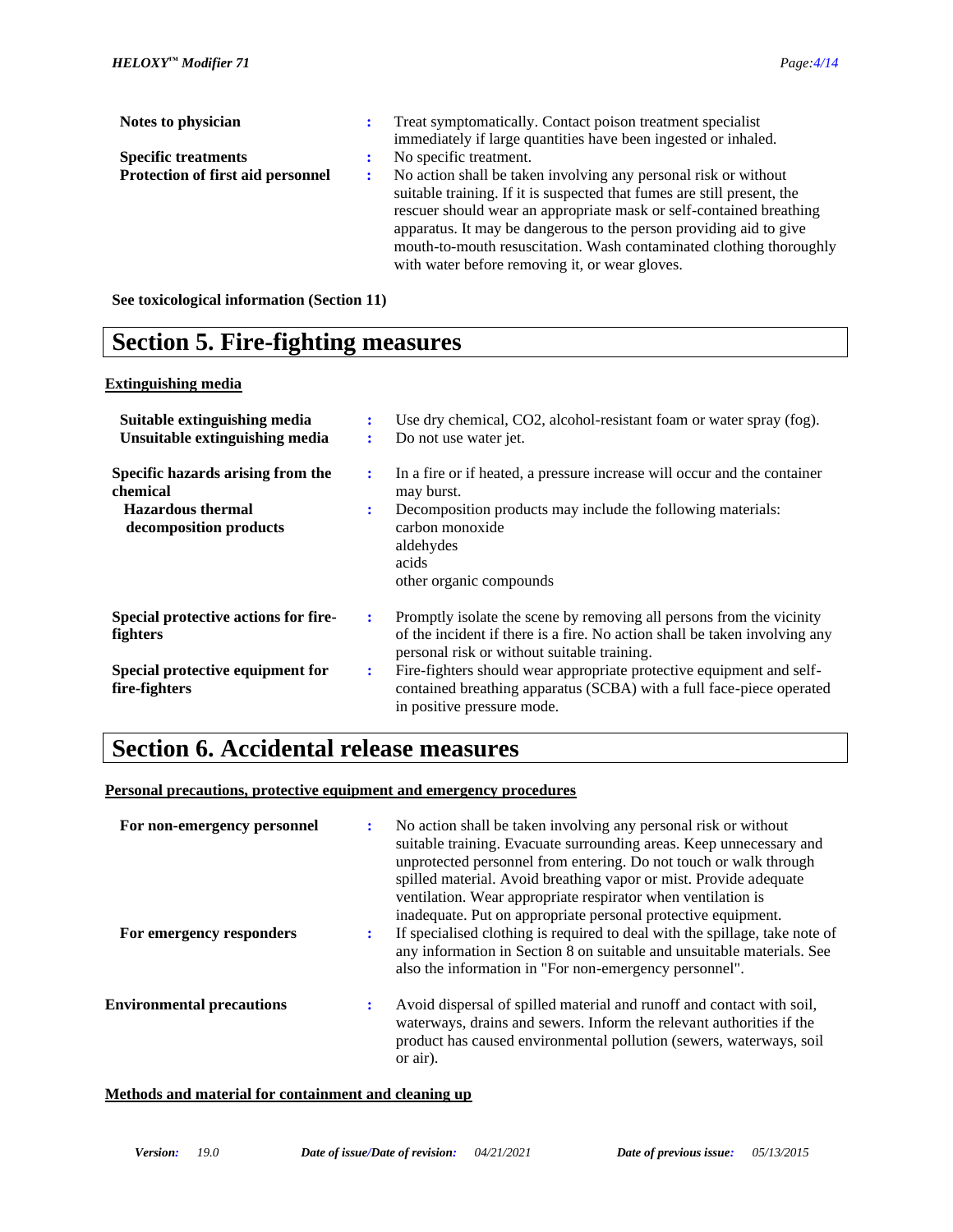| <b>Small spill</b> | ÷ | Stop leak if without risk. Move containers from spill area. Dilute with<br>water and mop up if water-soluble. Alternatively, or if water-insoluble,<br>absorb with an inert dry material and place in an appropriate waste                                                                                                                                                                                                                                                                                                                                                                                                                                        |
|--------------------|---|-------------------------------------------------------------------------------------------------------------------------------------------------------------------------------------------------------------------------------------------------------------------------------------------------------------------------------------------------------------------------------------------------------------------------------------------------------------------------------------------------------------------------------------------------------------------------------------------------------------------------------------------------------------------|
| Large spill        | ÷ | disposal container. Dispose of via a licensed waste disposal contractor.<br>Stop leak if without risk. Move containers from spill area. Approach                                                                                                                                                                                                                                                                                                                                                                                                                                                                                                                  |
|                    |   | release from upwind. Prevent entry into sewers, water courses,<br>basements or confined areas. Wash spillages into an effluent treatment<br>plant or proceed as follows. Contain and collect spillage with non-<br>combustible, absorbent material e.g. sand, earth, vermiculite or<br>diatomaceous earth and place in container for disposal according to<br>local regulations (see section 13 of SDS). Dispose of via a licensed<br>waste disposal contractor. Contaminated absorbent material may pose<br>the same hazard as the spilled product. Note: see section 1 of SDS for<br>emergency contact information and section 13 of SDS for waste<br>disposal. |

## **Section 7. Handling and storage**

#### **Precautions for safe handling**

| <b>Protective measures</b>                                      | ÷ | Put on appropriate personal protective equipment (see section 8 of<br>SDS). Persons with a history of skin sensitization problems or asthma,<br>allergies or chronic or recurrent respiratory disease should not be<br>employed in any process in which this product is used. Avoid<br>exposure - obtain special instructions before use. Avoid exposure<br>during pregnancy. Do not handle until all safety precautions have been<br>read and understood. Do not get in eyes or on skin or clothing. Do not<br>ingest. Avoid breathing vapor or mist. Use only with adequate<br>ventilation. Wear appropriate respirator when ventilation is<br>inadequate. Keep in the original container or an approved alternative<br>made from a compatible material, kept tightly closed when not in use.<br>Empty containers retain product residue and can be hazardous. Do not<br>reuse container. |
|-----------------------------------------------------------------|---|---------------------------------------------------------------------------------------------------------------------------------------------------------------------------------------------------------------------------------------------------------------------------------------------------------------------------------------------------------------------------------------------------------------------------------------------------------------------------------------------------------------------------------------------------------------------------------------------------------------------------------------------------------------------------------------------------------------------------------------------------------------------------------------------------------------------------------------------------------------------------------------------|
| Advice on general occupational<br>hygiene                       | ÷ | Eating, drinking and smoking should be prohibited in areas where this<br>material is handled, stored and processed. Workers should wash hands<br>and face before eating, drinking and smoking. Remove contaminated<br>clothing and protective equipment before entering eating areas. See<br>also Section 8 for additional information on hygiene measures.                                                                                                                                                                                                                                                                                                                                                                                                                                                                                                                                 |
| Conditions for safe storage,<br>including any incompatibilities | ÷ | Store in accordance with local regulations. Store in original container<br>protected from direct sunlight in a dry, cool and well-ventilated area,<br>away from incompatible materials (see section 10 of SDS) and food<br>and drink. Store locked up. Keep container tightly closed and sealed<br>until ready for use. Containers that have been opened must be<br>carefully resealed and kept upright to prevent leakage. Do not store in<br>unlabeled containers. Use appropriate containment to avoid<br>environmental contamination.                                                                                                                                                                                                                                                                                                                                                   |

### **Section 8. Exposure controls/personal protection**

#### **Control parameters**

**Occupational exposure limits**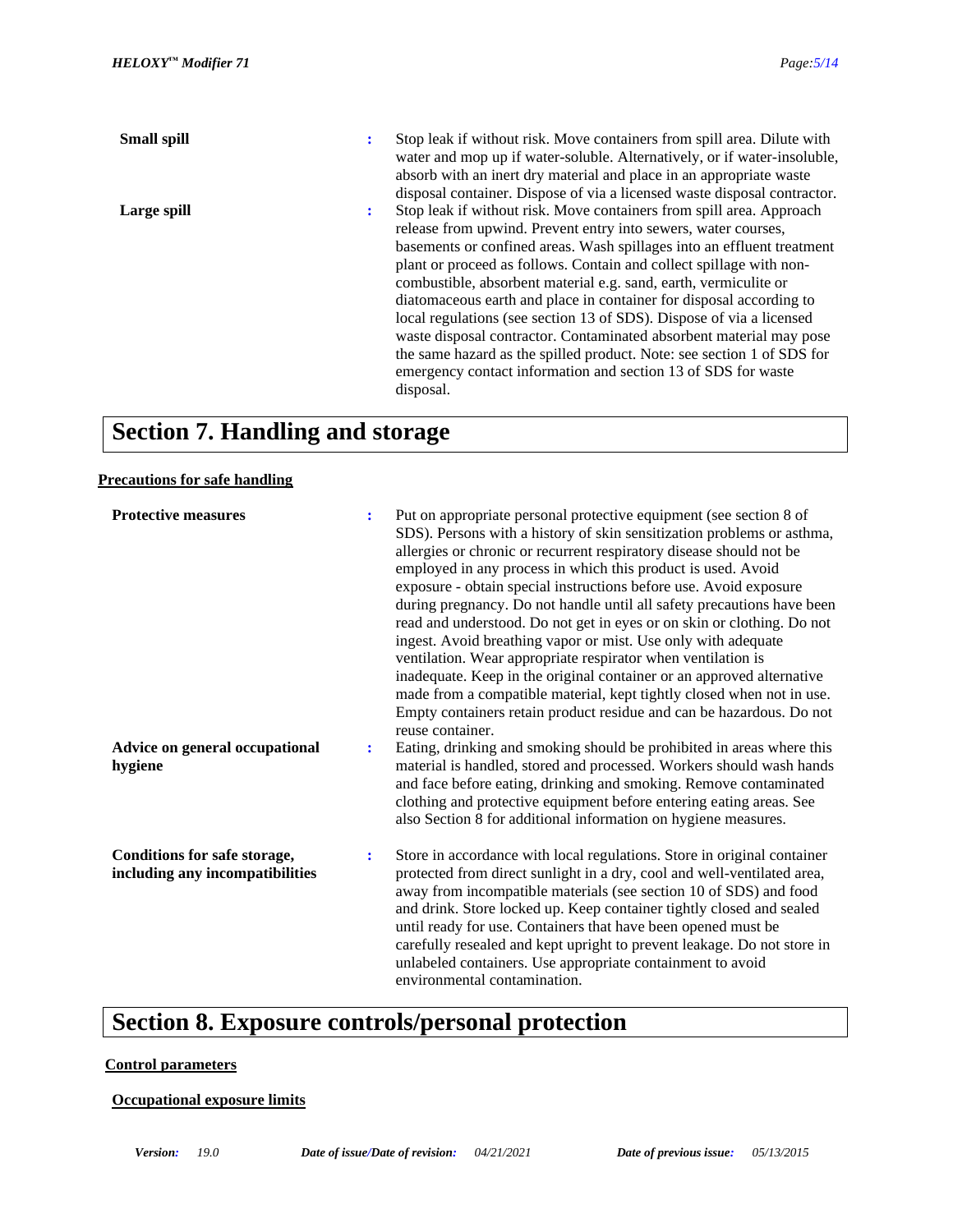| <b>Ingredient name</b>                                                               | <b>Exposure limits</b>                                                                                                                                                                                                                                                                                                                                                                                                                                                                                                                                                       |
|--------------------------------------------------------------------------------------|------------------------------------------------------------------------------------------------------------------------------------------------------------------------------------------------------------------------------------------------------------------------------------------------------------------------------------------------------------------------------------------------------------------------------------------------------------------------------------------------------------------------------------------------------------------------------|
| Fatty acids, C18-unsatd., dimers,<br>polymers with epichlorohydrin                   | None.                                                                                                                                                                                                                                                                                                                                                                                                                                                                                                                                                                        |
| Oxiranemethanol                                                                      | <b>ACGIH TLV</b> (1996-05-18)<br>TWA 6.1 mg/m3 2 ppm<br>OSHA PEL 1989 (1989-03-01)<br>TWA $75 \text{ mg/m}3$ 25 ppm<br>OSHA PEL (1993-06-30)<br>TWA $150 \text{ mg/m}$ 3 50 ppm<br>NIOSH REL (1994-06-01)<br>TWA - TLV and PEL 75 mg/m3 25 ppm                                                                                                                                                                                                                                                                                                                               |
| Epichlorohydrin                                                                      | <b>OSHA PEL (1993-06-30)</b><br>TWA 19 mg/m3 $5$ ppm<br>Notes: Absorbed through skin.<br><b>ACGIH TLV (1997-05-21)</b><br>TWA 1.9 mg/m3 0.5 ppm<br>Notes: Absorbed through skin.<br>OSHA PEL 1989 (1989-03-01)<br>TWA $8 \text{ mg/m}3$ 2 ppm<br>Notes: Absorbed through skin.                                                                                                                                                                                                                                                                                               |
| <b>Recommended monitoring</b><br>÷<br>procedures                                     | If this product contains ingredients with exposure limits, personal,<br>workplace atmosphere or biological monitoring may be required to<br>determine the effectiveness of the ventilation or other control measures<br>and/or the necessity to use respiratory protective equipment. Reference<br>should be made to appropriate monitoring standards. Reference to<br>national guidance documents for methods for the determination of<br>hazardous substances will also be required.                                                                                       |
| Appropriate engineering controls<br>÷<br><b>Environmental exposure controls</b><br>÷ | Use only with adequate ventilation. If user operations generate dust,<br>fumes, gas, vapor or mist, use process enclosures, local exhaust<br>ventilation or other engineering controls to keep worker exposure to<br>airborne contaminants below any recommended or statutory limits.<br>Emissions from ventilation or work process equipment should be<br>checked to ensure they comply with the requirements of environmental<br>protection legislation. In some cases, fume scrubbers, filters or<br>engineering modifications to the process equipment will be necessary |
| <b>Individual protection measures</b>                                                | to reduce emissions to acceptable levels.                                                                                                                                                                                                                                                                                                                                                                                                                                                                                                                                    |
| <b>Hygiene</b> measures<br>$\ddot{\cdot}$                                            | Wash hands, forearms and face thoroughly after handling chemical<br>products, before eating, smoking and using the lavatory and at the end<br>of the working period. Appropriate techniques should be used to<br>remove potentially contaminated clothing. Contaminated work<br>clothing should not be allowed out of the workplace. Wash<br>contaminated clothing before reusing. Ensure that eyewash stations<br>and safety showers are close to the workstation location.                                                                                                 |
| <b>Eye/face protection</b><br>÷                                                      | Safety eyewear complying with an approved standard should be used<br>when a risk assessment indicates this is necessary to avoid exposure to<br>liquid splashes, mists, gases or dusts. If contact is possible, the<br>following protection should be worn, unless the assessment indicates a                                                                                                                                                                                                                                                                                |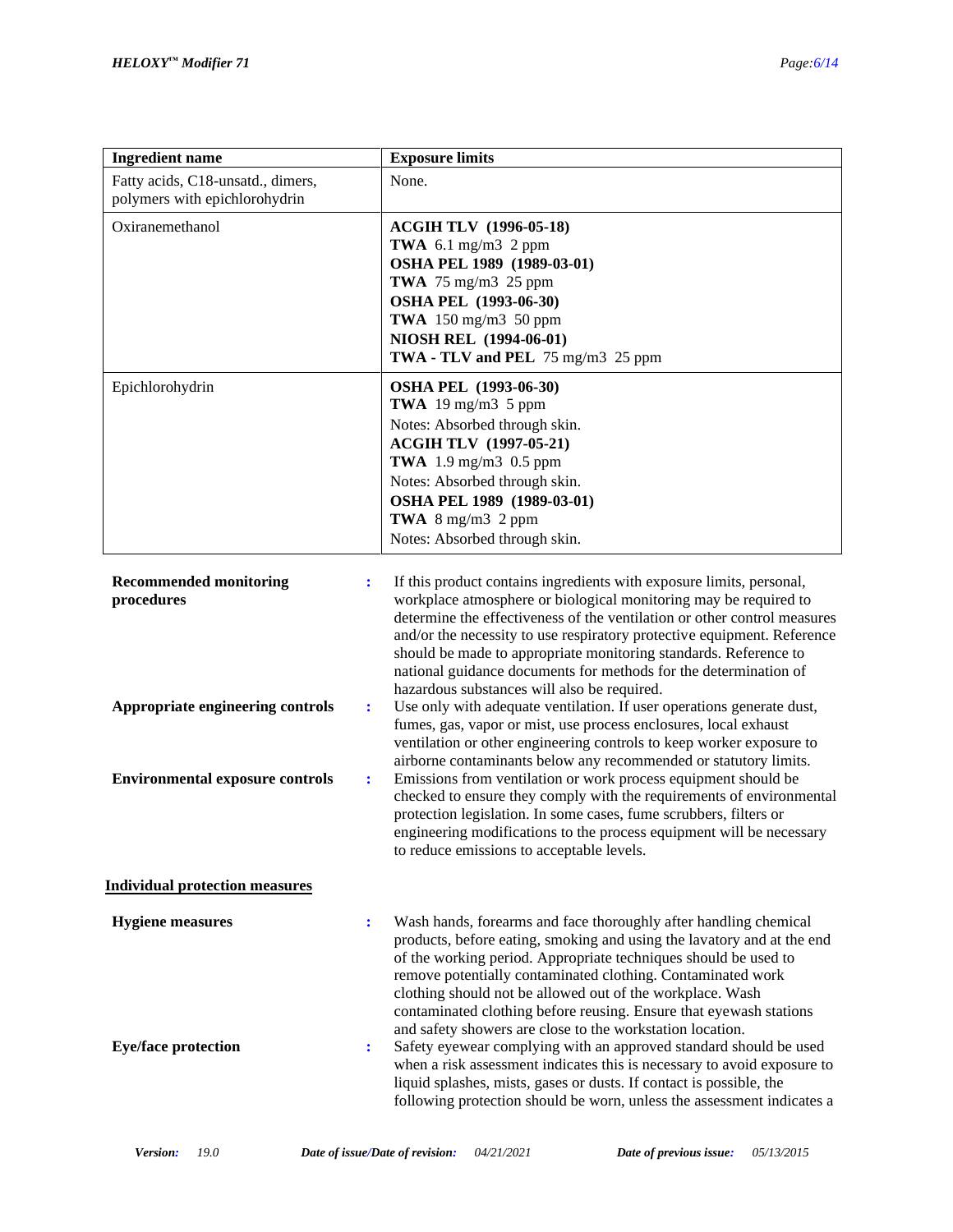| <b>Skin protection</b>        |   |                                                                                                                                                                                                                                                                                                                                                                                                                                                                                                                                                                                                                            |
|-------------------------------|---|----------------------------------------------------------------------------------------------------------------------------------------------------------------------------------------------------------------------------------------------------------------------------------------------------------------------------------------------------------------------------------------------------------------------------------------------------------------------------------------------------------------------------------------------------------------------------------------------------------------------------|
| <b>Hand protection</b>        | ÷ | Chemical-resistant, impervious gloves complying with an approved<br>standard should be worn at all times when handling chemical products<br>if a risk assessment indicates this is necessary. Considering the<br>parameters specified by the glove manufacturer, check during use that<br>the gloves are still retaining their protective properties. It should be<br>noted that the time to breakthrough for any glove material may be<br>different for different glove manufacturers. In the case of mixtures,<br>consisting of several substances, the protection time of the gloves<br>cannot be accurately estimated. |
| <b>Body protection</b>        | ÷ | Personal protective equipment for the body should be selected based<br>on the task being performed and the risks involved and should be<br>approved by a specialist before handling this product.                                                                                                                                                                                                                                                                                                                                                                                                                          |
| Other skin protection         | ÷ | Appropriate footwear and any additional skin protection measures<br>should be selected based on the task being performed and the risks<br>involved and should be approved by a specialist before handling this<br>product.                                                                                                                                                                                                                                                                                                                                                                                                 |
| <b>Respiratory protection</b> | ÷ | Based on the hazard and potential for exposure, select a respirator that<br>meets the appropriate standard or certification. Respirators must be<br>used according to a respiratory protection program to ensure proper<br>fitting, training, and other important aspects of use.                                                                                                                                                                                                                                                                                                                                          |

higher degree of protection: chemical splash goggles.

## **Section 9. Physical and chemical properties**

#### **Appearance**

| <b>Physical state</b>                             | ÷              | Viscous liquid.                                     |  |  |
|---------------------------------------------------|----------------|-----------------------------------------------------|--|--|
| Color                                             | ÷              | Yellow                                              |  |  |
| Odor                                              | ÷              | Not available                                       |  |  |
| <b>Odor threshold</b>                             |                | Not available                                       |  |  |
| pH                                                |                | Not available                                       |  |  |
| <b>Melting point/ Freezing point</b>              |                | Not available                                       |  |  |
| <b>Boiling point</b>                              | ÷              | Not available                                       |  |  |
| <b>Flash point</b>                                | $\ddot{\cdot}$ | Setaflash Closed Cup: 113 °C (235 °F) (ASTM D 3828) |  |  |
| <b>Burning time</b>                               |                | Not available                                       |  |  |
| <b>Burning rate</b>                               |                | Not available                                       |  |  |
| <b>Evaporation rate</b>                           |                | Not available                                       |  |  |
| Flammability (solid, gas)                         | ÷              | Not available                                       |  |  |
| Lower and upper explosive                         | ÷              | Lower: Not available                                |  |  |
| (flammable) limits                                |                | <b>Upper:</b> Not available                         |  |  |
| Vapor pressure                                    | ÷              | Not available                                       |  |  |
| Vapor density                                     |                | Not available                                       |  |  |
| <b>Relative density</b>                           | ÷              | 0.99                                                |  |  |
| <b>Solubility</b>                                 | $\ddot{\cdot}$ | Not available                                       |  |  |
| Solubility in water                               | ÷              | Slightly                                            |  |  |
| <b>Partition coefficient: n-</b><br>octanol/water | ÷              | Not available                                       |  |  |
| <b>Auto-ignition temperature</b>                  | ÷              | Not available                                       |  |  |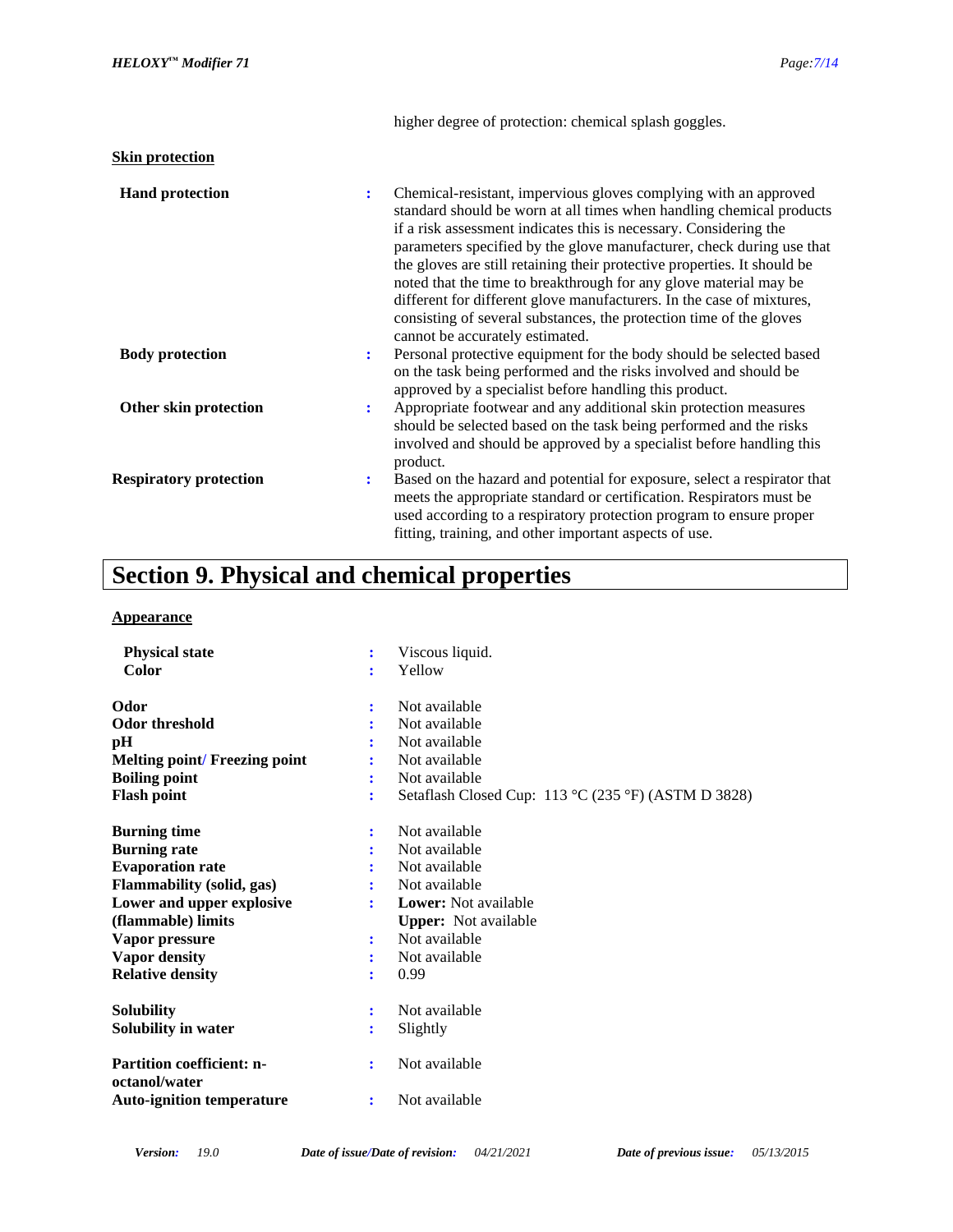| <b>Decomposition temperature</b> | Not available                 |
|----------------------------------|-------------------------------|
| <b>SADT</b>                      | : Not available               |
| <b>Viscosity</b>                 | <b>Dynamic:</b> Not available |

| <b>Kinematic:</b> Not available |
|---------------------------------|
| <b>Dynamic:</b> Not available   |
| Not available                   |
| Not available                   |

#### **Other information**

No additional information.

## **Section 10. Stability and reactivity**

| <b>Reactivity</b>                         | ÷  | Stable under normal conditions.                                                                                        |
|-------------------------------------------|----|------------------------------------------------------------------------------------------------------------------------|
| <b>Chemical stability</b>                 | ٠. | The product is stable.                                                                                                 |
| <b>Possibility of hazardous reactions</b> | ÷  | Under normal conditions of storage and use, hazardous reactions will<br>not occur.                                     |
| <b>Conditions to avoid</b>                | ÷  | No specific data.                                                                                                      |
| Incompatible materials                    | ÷  | Reactive or incompatible with the following materials:<br>strong oxidizing agents,<br>strong acids,<br>strong alkalis, |
| <b>Hazardous decomposition products</b>   | ÷  | Under normal conditions of storage and use, hazardous decomposition<br>products should not be produced.                |
| Other hazards                             |    | Reacts with considerable heat release with some curing agents.                                                         |

### **Section 11. Toxicological information**

#### **Information on toxicological effects**

#### **Acute toxicity**

| <b>Product/ingredient name</b>                                  | <b>Result</b>                                                                   | <b>Species</b> | <b>Dose</b>                      | <b>Exposure</b>          |  |
|-----------------------------------------------------------------|---------------------------------------------------------------------------------|----------------|----------------------------------|--------------------------|--|
| Fatty acids, C18-unsatd., dimers, polymers with epichlorohydrin |                                                                                 |                |                                  |                          |  |
|                                                                 | LD50 Oral                                                                       | Rat            | $2,020$ mg/kg                    | ۰                        |  |
| Oxiranemethanol                                                 |                                                                                 |                |                                  |                          |  |
|                                                                 | LD50 Oral                                                                       | Rat            | $420 \text{ mg/kg}$              |                          |  |
|                                                                 | LC50 Inhalation                                                                 | Rat            |                                  | 8 h                      |  |
| <b>Remarks - Inhalation:</b>                                    | J06 Lung, Thorax, or Respiration - Emphysema J30 Lung, Thorax, or Respiration - |                |                                  |                          |  |
|                                                                 | Other changes                                                                   |                |                                  |                          |  |
|                                                                 | LC50 Inhalation                                                                 | Rat            | $1 \text{ mg}/1$                 | 4 h                      |  |
|                                                                 | LD50 Dermal                                                                     | Rabbit         | $1,980$ mg/kg                    | $\overline{\phantom{a}}$ |  |
| Epichlorohydrin                                                 |                                                                                 |                |                                  |                          |  |
|                                                                 | LD50 Oral                                                                       | Rat            | $90 \frac{\text{mg}}{\text{kg}}$ |                          |  |
|                                                                 | LC50 Inhalation                                                                 | Rat            | $3 \text{ mg}/1$                 | 2 <sub>h</sub>           |  |
|                                                                 | LD50 Dermal                                                                     | Rabbit         | $515 \text{ mg/kg}$              | $\overline{\phantom{a}}$ |  |
| <b>Conclusion/Summary</b>                                       |                                                                                 | Not available  |                                  |                          |  |

#### **Irritation/Corrosion**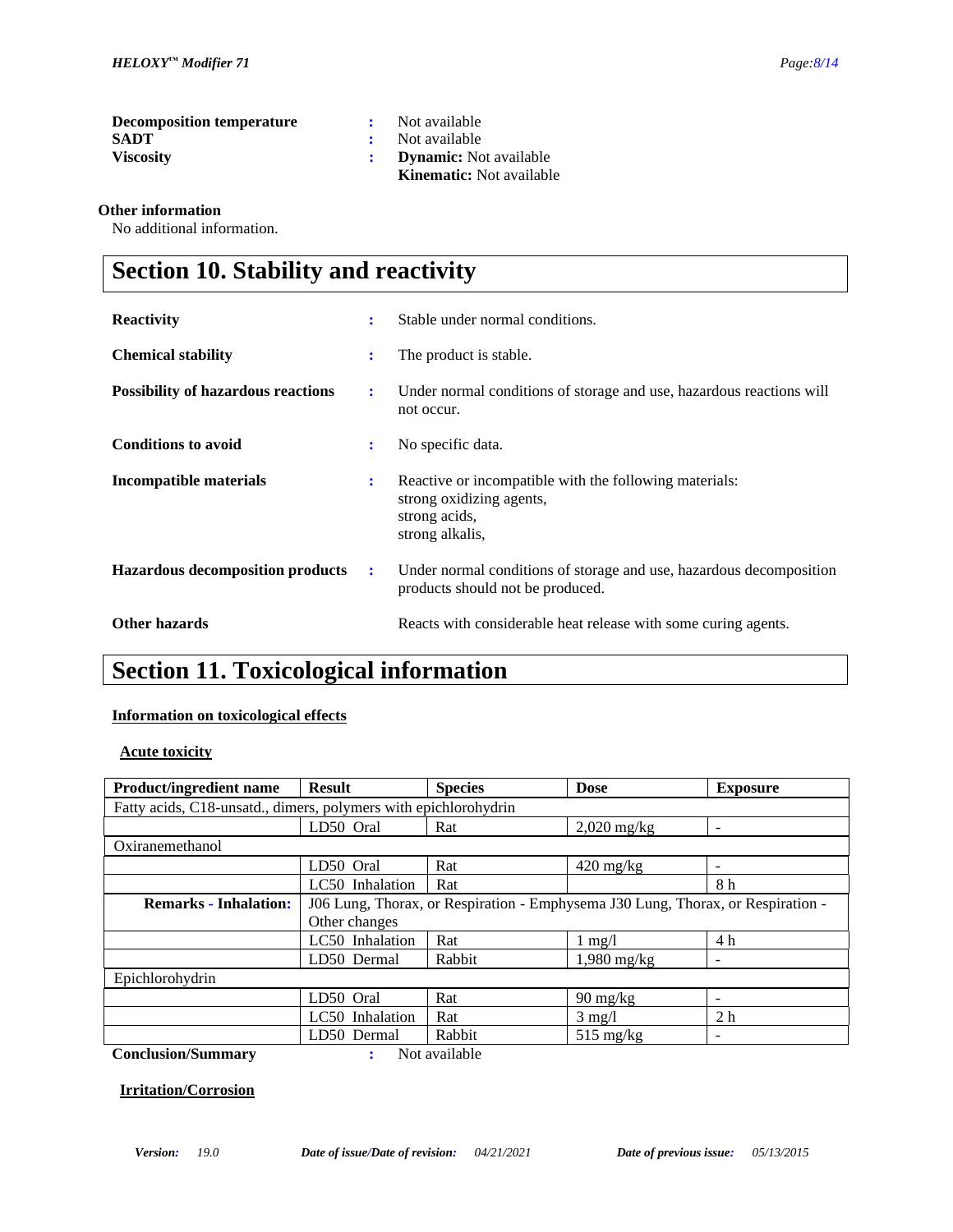| <b>Product/ingredient name</b>           | <b>Result</b>                  | <b>Species</b> | <b>Score</b> | <b>Exposure</b> | <b>Observation</b> |
|------------------------------------------|--------------------------------|----------------|--------------|-----------------|--------------------|
| Epichlorohydrin                          | eyes -<br>Moderate<br>irritant | Rabbit         |              | $24$ hrs        | ۰                  |
|                                          | eyes -<br>Severe<br>irritant   | Rabbit         |              |                 |                    |
| <b>Conclusion/Summary</b>                |                                |                |              |                 |                    |
| <b>Skin</b>                              | ÷                              | Not available  |              |                 |                    |
| eyes                                     | ٠                              | Not available  |              |                 |                    |
| <b>Respiratory</b>                       | ÷                              | Not available  |              |                 |                    |
| <b>Sensitization</b>                     |                                |                |              |                 |                    |
| <b>Conclusion/Summary</b><br><b>Skin</b> |                                | Not available  |              |                 |                    |
| <b>Respiratory</b>                       |                                | Not available  |              |                 |                    |

#### **Mutagenicity**

| <b>Product/ingredient name</b> | <b>Test</b>                                                                    | <b>Experiment</b> | <b>Result</b> |
|--------------------------------|--------------------------------------------------------------------------------|-------------------|---------------|
| Epichlorohydrin                |                                                                                | ; Mammalian-      | Negative      |
|                                |                                                                                | Animal            |               |
| <b>Remarks:</b>                | Negative for the induction of chromosome damage in rat bone marrow cells after |                   |               |
|                                | 28 days inhalation up to 50 ppm.                                               |                   |               |
|                                |                                                                                |                   |               |
| <b>Conclusion/Summary</b>      | Not available<br>÷                                                             |                   |               |
|                                |                                                                                |                   |               |
| Carcinogenicity                |                                                                                |                   |               |
|                                |                                                                                |                   |               |
| <b>Conclusion/Summary</b>      | Not available<br>÷                                                             |                   |               |
|                                |                                                                                |                   |               |
| <b>Reproductive toxicity</b>   |                                                                                |                   |               |
|                                |                                                                                |                   |               |
| <b>Conclusion/Summary</b>      | Not available<br>÷                                                             |                   |               |
| <b>Teratogenicity</b>          |                                                                                |                   |               |
|                                |                                                                                |                   |               |
| <b>Conclusion/Summary</b>      | Not available                                                                  |                   |               |
|                                |                                                                                |                   |               |

#### **Specific target organ toxicity (single exposure)**

| <b>Name</b>                       | Category   | Route of exposure        | Target organs                |
|-----------------------------------|------------|--------------------------|------------------------------|
| Fatty acids, C18-unsatd., dimers, | Category 3 |                          | Respiratory tract irritation |
| polymers with epichlorohydrin     |            |                          |                              |
| 2-Oxiranemethanol                 | Category 3 | $\overline{\phantom{a}}$ | Respiratory tract irritation |
|                                   | Category 3 |                          | Narcotic effects             |

#### **Specific target organ toxicity (repeated exposure)**

| <b>Name</b>       | Category   | Route of exposure | Target organs           |
|-------------------|------------|-------------------|-------------------------|
| 2-Oxiranemethanol | Category 1 | -                 | respiratory tract, skin |
|                   | Category 2 | -                 | central nervous system  |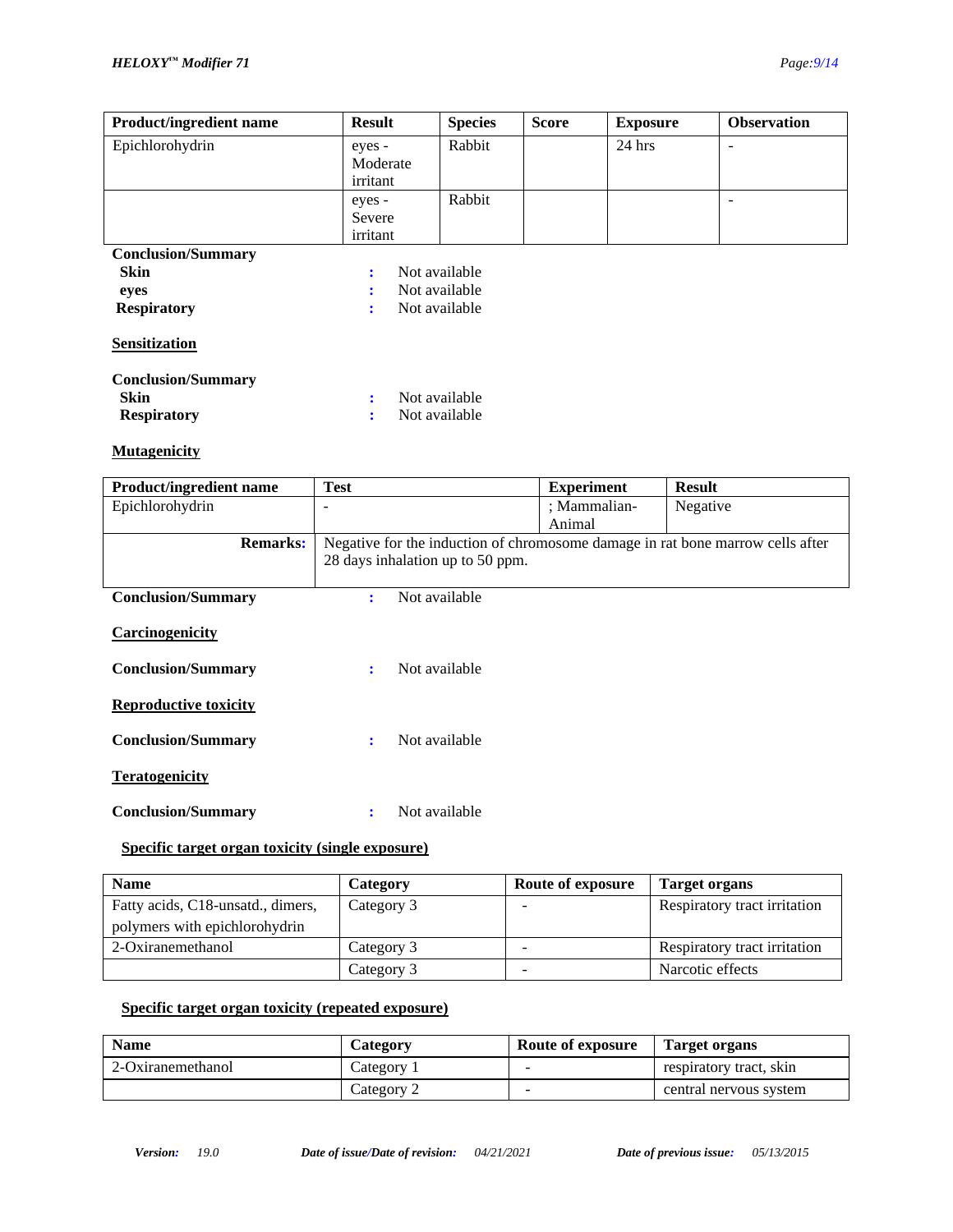|                                                                        | (CNS), eyes                                                                                                                                                                                                                                                                                                                                             |
|------------------------------------------------------------------------|---------------------------------------------------------------------------------------------------------------------------------------------------------------------------------------------------------------------------------------------------------------------------------------------------------------------------------------------------------|
| <b>Aspiration hazard</b><br>Not available                              |                                                                                                                                                                                                                                                                                                                                                         |
| Information on likely routes of<br>exposure                            | Not available<br>÷                                                                                                                                                                                                                                                                                                                                      |
| Potential acute health effects                                         |                                                                                                                                                                                                                                                                                                                                                         |
| <b>Eye contact</b><br><b>Inhalation</b>                                | Causes serious eye irritation.<br>$\ddot{\cdot}$<br>May cause respiratory irritation. May cause allergy or asthma<br>symptoms or breathing difficulties if inhaled.                                                                                                                                                                                     |
| <b>Skin contact</b><br><b>Ingestion</b>                                | Causes skin irritation. May cause an allergic skin reaction.<br>÷<br>No known significant effects or critical hazards.                                                                                                                                                                                                                                  |
|                                                                        | Symptoms related to the physical, chemical and toxicological characteristics                                                                                                                                                                                                                                                                            |
| <b>Eye contact</b>                                                     | Adverse symptoms may include the following:<br>÷                                                                                                                                                                                                                                                                                                        |
| <b>Inhalation</b>                                                      | pain or irritation<br>watering<br>redness<br>Adverse symptoms may include the following:<br>:<br>respiratory tract irritation<br>coughing<br>wheezing and breathing difficulties                                                                                                                                                                        |
| <b>Skin contact</b><br><b>Ingestion</b>                                | asthma<br>reduced fetal weight<br>increase in fetal deaths<br>skeletal malformations<br>Adverse symptoms may include the following:<br>÷<br>irritation<br>redness<br>reduced fetal weight<br>increase in fetal deaths<br>skeletal malformations<br>Adverse symptoms may include the following:<br>÷<br>reduced fetal weight<br>increase in fetal deaths |
|                                                                        | skeletal malformations                                                                                                                                                                                                                                                                                                                                  |
| <b>Short term exposure</b>                                             | Delayed and immediate effects as well as chronic effects from short and long-term exposure                                                                                                                                                                                                                                                              |
| <b>Potential immediate effects</b><br><b>Potential delayed effects</b> | Not available<br>٠.<br>Not available                                                                                                                                                                                                                                                                                                                    |
| Long term exposure                                                     |                                                                                                                                                                                                                                                                                                                                                         |
| <b>Potential immediate effects</b><br><b>Potential delayed effects</b> | Not available<br>÷<br>Not available                                                                                                                                                                                                                                                                                                                     |
| Potential chronic health effects                                       |                                                                                                                                                                                                                                                                                                                                                         |
| <b>Conclusion/Summary</b>                                              | Not available<br>÷                                                                                                                                                                                                                                                                                                                                      |
| Version:<br>19.0                                                       | Date of issue/Date of revision:<br>Date of previous issue:<br>04/21/2021<br>05/13/2015                                                                                                                                                                                                                                                                  |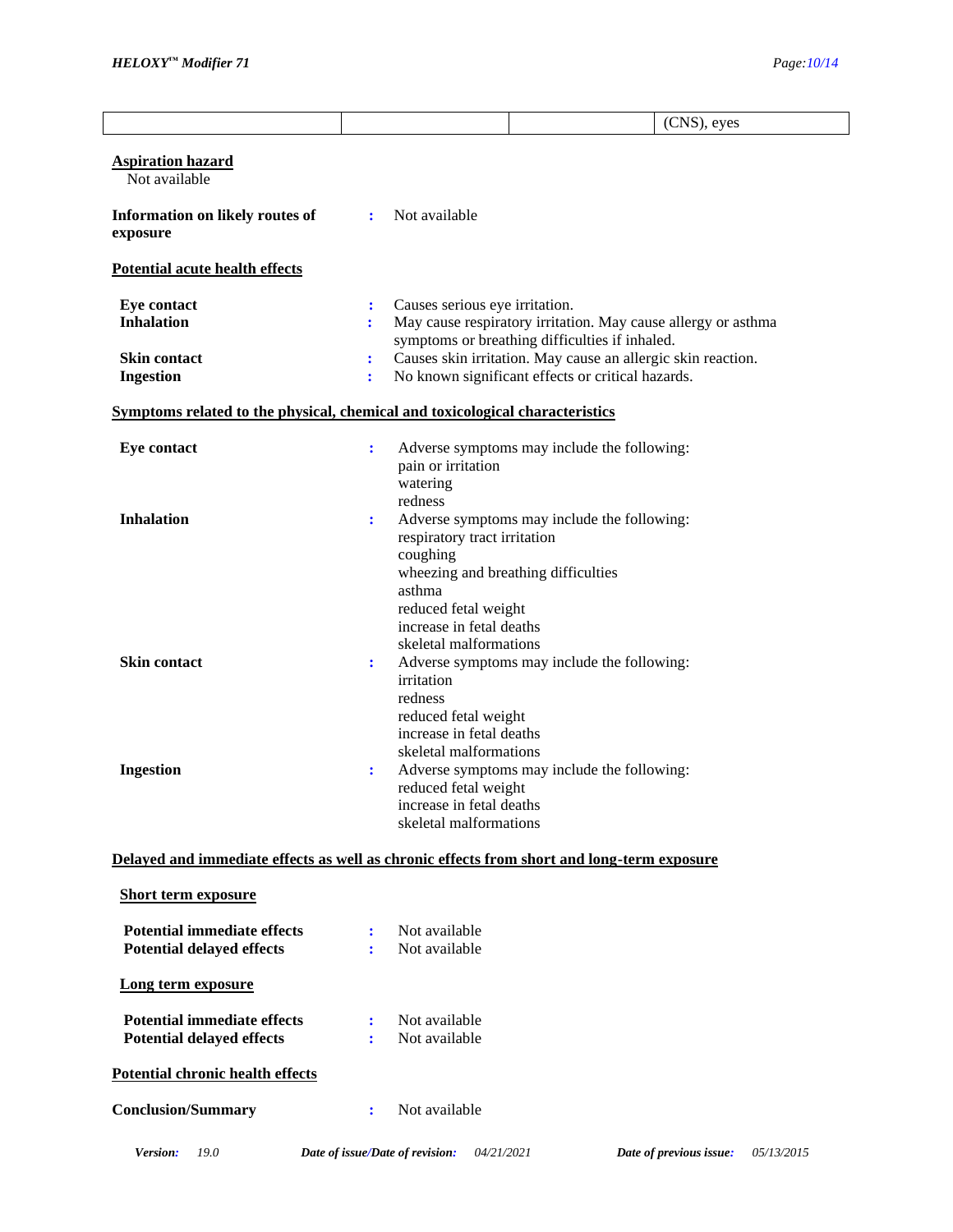| <b>General</b>               | Once sensitized, a severe allergic reaction may occur when<br>:<br>subsequently exposed to very low levels. |
|------------------------------|-------------------------------------------------------------------------------------------------------------|
| Carcinogenicity              | May cause cancer. Risk of cancer depends on duration and level of<br>÷.<br>exposure.                        |
| <b>Mutagenicity</b>          | No known significant effects or critical hazards.<br>$\mathbf{L}$                                           |
| <b>Teratogenicity</b>        | Suspected of damaging the unborn child.                                                                     |
| <b>Developmental effects</b> | No known significant effects or critical hazards.                                                           |
| <b>Fertility effects</b>     | Suspected of damaging fertility.                                                                            |
|                              |                                                                                                             |

#### **Numerical measures of toxicity**

 **Acute toxicity estimates**

No data available.

### **Section 12. Ecological information**

#### **Toxicity**

| <b>Product/ingredient name</b> | <b>Result</b>                       | <b>Species</b>         | <b>Exposure</b> |
|--------------------------------|-------------------------------------|------------------------|-----------------|
| epichlorhydrin                 |                                     |                        |                 |
|                                | Acute LC50 10.6 mg/l Fresh water    | Fish - Fathead minnow  | 96 h            |
|                                | Acute EC50 23.9 mg/l Fresh water    | Aquatic invertebrates. | 48 h            |
|                                |                                     | Water flea             |                 |
|                                | Acute LC50 21,000 µg/l Fresh water  | Aquatic invertebrates. | 48 h            |
|                                |                                     | Water flea             |                 |
|                                | Acute EC50 13 - 17 mg/l Fresh water | Aquatic plants - Algae | 96 h            |
|                                | Acute EC50 35 mg/l -                | Micro-organism - Soil  | 72 h            |
|                                |                                     | organisms              |                 |
|                                | Acute EC50 55 mg/l -                | Micro-organism - Soil  | 16h             |
|                                |                                     | organisms              |                 |

**Conclusion/Summary :** Not available

**Persistence/degradability**

**Conclusion/Summary :** Not available

#### **Bioaccumulative potential**

| <b>Product/ingredient name</b> | LogPow  | BCF | <b>Potential</b> |
|--------------------------------|---------|-----|------------------|
| 2.3-epoxypropan-1-ol           | $-0.95$ |     | low              |
| epichlorhydrin                 | 0.45    |     | low              |

#### **Mobility in soil**

| Soil/water partition coefficient | : Not available                                   |
|----------------------------------|---------------------------------------------------|
| (KOC)                            |                                                   |
| Other adverse effects            | No known significant effects or critical hazards. |

### **Section 13. Disposal considerations**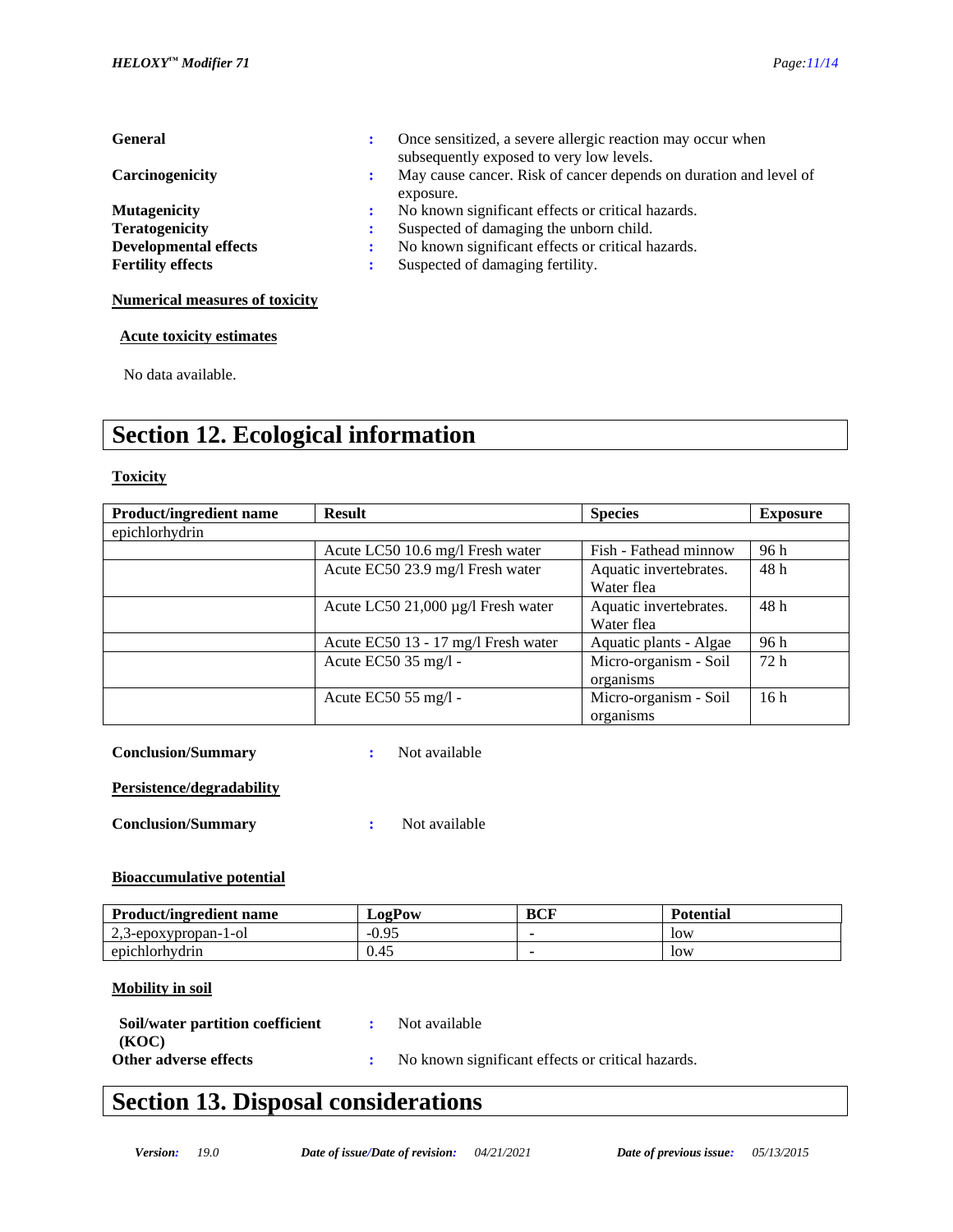#### **Disposal methods :** The generation of waste should be avoided or minimized wherever possible. Disposal of this product, solutions and any by-products should at all times comply with the requirements of environmental protection and waste disposal legislation and any regional local authority requirements. Dispose of surplus and non-recyclable products via a licensed waste disposal contractor. Waste should not be disposed of untreated to the sewer unless fully compliant with the requirements of all authorities with jurisdiction. Waste packaging should be recycled. Incineration or landfill should only be considered when recycling is not feasible. This material and its container must be disposed of in a safe way. Care should be taken when handling emptied containers that have not been cleaned or rinsed out. Empty containers or liners may retain some product residues. Avoid dispersal of spilled material and runoff and contact with soil, waterways, drains and sewers.

### **Section 14. Transport information**

The data provided in this section is for information only and may not be specific to your package size or mode of transport. You will need to apply the appropriate regulations to properly classify your shipment for transportation.

| <b>Regulatory</b><br>information    | UN/NA<br>number |               | Proper shipping name | Classes/*PG | Reportable<br><b>Quantity (RQ)</b>                                                                                                                                                                  |
|-------------------------------------|-----------------|---------------|----------------------|-------------|-----------------------------------------------------------------------------------------------------------------------------------------------------------------------------------------------------|
| <b>CFR</b>                          |                 | Non-regulated |                      |             |                                                                                                                                                                                                     |
| <b>TDG</b>                          |                 | Non-regulated |                      |             |                                                                                                                                                                                                     |
| <b>IMO/IMDG</b>                     |                 | Non-regulated |                      |             |                                                                                                                                                                                                     |
| <b>IATA</b> (Cargo)                 |                 | Non-regulated |                      |             |                                                                                                                                                                                                     |
| *PG : Packing group                 |                 |               |                      |             |                                                                                                                                                                                                     |
| <b>Special precautions for user</b> |                 | ÷             | or spillage.         |             | Transport within user's premises: always transport in closed<br>containers that are upright and secure. Ensure that persons<br>transporting the product know what to do in the event of an accident |

#### **International transport regulations**

### **Section 15. Regulatory information**

#### **United States**

| <b>U.S. Federal regulations</b> | United States - TSCA 12(b) - Chemical export notification: None<br>required.   |
|---------------------------------|--------------------------------------------------------------------------------|
|                                 | United States - TSCA $5\alpha$ 2 - Final significant new use rules: Not listed |
|                                 | United States - TSCA $5a2$ - Proposed significant new use rules: Not           |
|                                 | listed                                                                         |
|                                 | United States - TSCA 5(e) - Substances consent order: Not listed               |
|                                 | <b>SARA 311/312 Classification - SKIN IRRITATION, Category 2</b>               |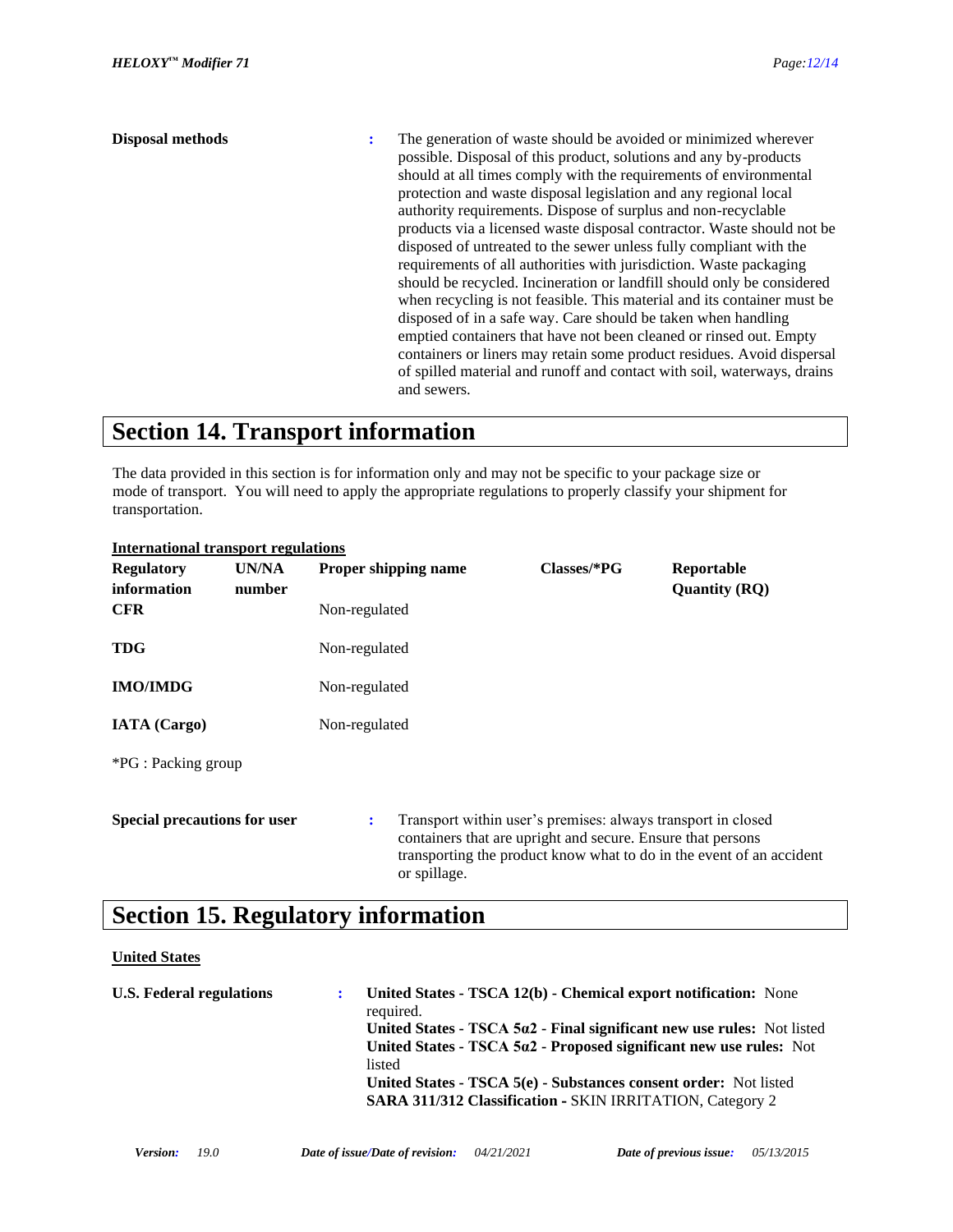**SARA 311/312 Classification -** EYE IRRITATION, Category 2A **SARA 311/312 Classification -** RESPIRATORY SENSITISATION, Category 1 **SARA 311/312 Classification -** SKIN SENSITISATION, Category 1 **SARA 311/312 Classification -** CARCINOGENICITY, Category 1B **SARA 311/312 Classification -** REPRODUCTIVE TOXICITY, Category 2 **SARA 311/312 Classification -** SPECIFIC TARGET ORGAN TOXICITY - SINGLE EXPOSURE, Respiratory tract irritation, Category 3 **SARA 311/312 Classification -** Not applicable

#### **Form R - Reporting requirements**

| <b>Product name</b>        | <b>CAS</b> number |
|----------------------------|-------------------|
| 2-Oxiranemethanol          | 556-52-5          |
| Oxirane, 2-(chloromethyl)- | 106-89-8          |

#### **Supplier notification**

| <b>Product name</b>        | <b>CAS</b> number |
|----------------------------|-------------------|
| 2-Oxiranemethanol          | 556-52-5          |
| Oxirane, 2-(chloromethyl)- | 106-89-8          |

SARA 313 notifications must not be detached from the SDS and any copying and redistribution of the SDS shall include copying and redistribution of the notice attached to copies of the SDS subsequently redistributed.

#### **California Prop. 65:**

WARNING: This product may contain one or more chemicals known to the state of California to cause cancer, birth defects or other reproductive harm.

**United States inventory (TSCA 8b) :** All components are active or exempted.

#### **International regulations**

**International lists : Australia inventory (AICS):** Not determined. **Canada inventory:** All components are listed or exempted. **Japan inventory:** Not determined. **China inventory (IECSC):** All components are listed or exempted. **Korea inventory (KECI):** All components are listed or exempted. **New Zealand Inventory (NZIoC):** All components are listed or exempted. **Philippines inventory (PICCS):** Not determined. **United States inventory (TSCA 8b):** All components are active or exempted. **Taiwan inventory (TCSI):** All components are listed or exempted.

### **Section 16. Other information**